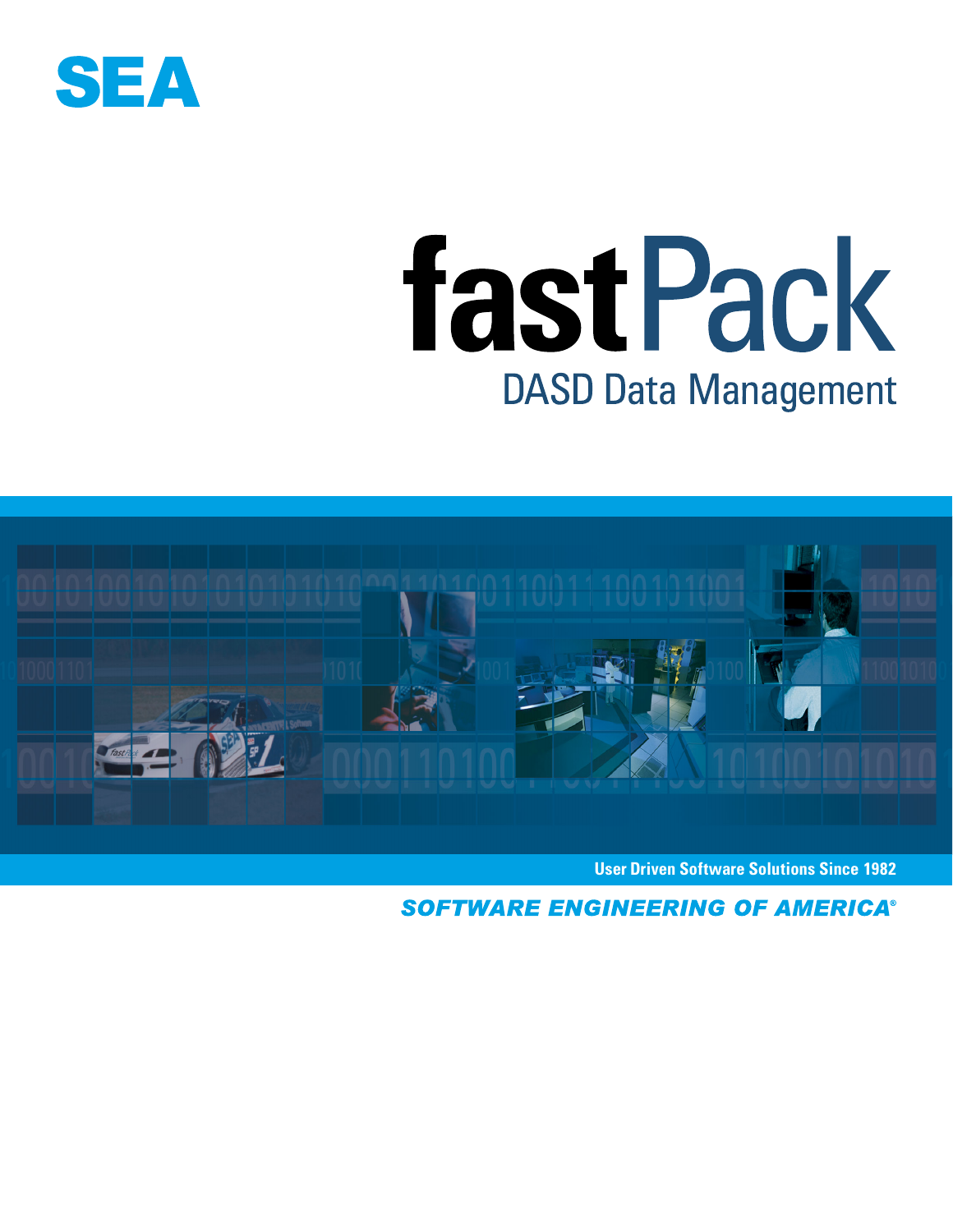## **fastPack**

The growth in demand of online processing in the last decade has translated almost entirely into increased resource requirements for the batch workload that supports this demand and the IT operations that manage this function. As Corporations have moved toward internet and online applications, the batch component that supports these processes continues to represent a vital aspect of the IT business. The batch work generally translates into asynchronous business processes that spin-off from the more immediate on-line transactions. However, these processes are increasingly becoming B2B; running 24/7 often having very high service level requirements.

SEA's FastPack is a proven technology helping data centers throughout the world, drastically reduce batch elapsed time and DASD resources of mission critical applications. FastPack delivers a rapid return on investment (ROI) and helps eliminate hidden costs by implementing advanced tuning strategies. The following are key benefits of using fastPack in the batch process:

- On the DSN and volume level, PDSfast, fastGENR, and fastVSAM offer 100% JCL-transparent, ultra-high-speed replacements for OEM products such as IEBCOPY, IEBGENER, and IDCAMS offering simultaneous reduction in both Elapsed time and CPU time (MIPS).
- Conserves resources and improves performance: CPU time, disk space, channel time, elapsed time, and staff hours.
- Compress, copy, unload and reload PDS datasets 10 to 100 times faster than IEBCOPY.
- Save disk space and improve partitioned data set (PDS) management: DASD space savings, intercepts STOW process, space reuse, access/audit control, usage monitoring, recording of accesses/updates of selected members in SMF and automatic LLA updates.



Compress, Copy, Unload & Reload PDS Datasets 10 to 100 Times Faster than IEBCOPY

#### **fastPack COMPONENTS**

## pdsfast/fmo

#### **HIGH-SPEED, DASD MANAGEMENT, PDS MANAGEMENT, JCL-TRANSPARENT IEBCOPY REPLACEMENT**

On the dataset level, pdsfast copies partitioned datasets, generally 50% to 90% faster than IEBCOPY, saving CPU, SRB, EXCP and elapsed times.

On the member level, pdsfast/fmo offers easy-to-use member-level monitoring and management.

pdsfast is the most comprehensive and cost-effective PDS management tool for the IBM z/OS environment. Most of these savings are derived from the thousands of times a day that OEM DASD management products such as DFDSS, HSM, and SMP/E dynamically invoke IEBCOPY. These behind-the-scenes jobs are hidden not only from the user, but also from SMF, which instead bills the invoking utility.

#### **MORE FUNCTIONS THAN IEBCOPY**

pdsfast handles all IEBCOPY and ISPF functions, including ALTER-MOD, COPYGRP, and COPYMOD, plus features not available from IEBCOPY and other PDS utilities, such as:

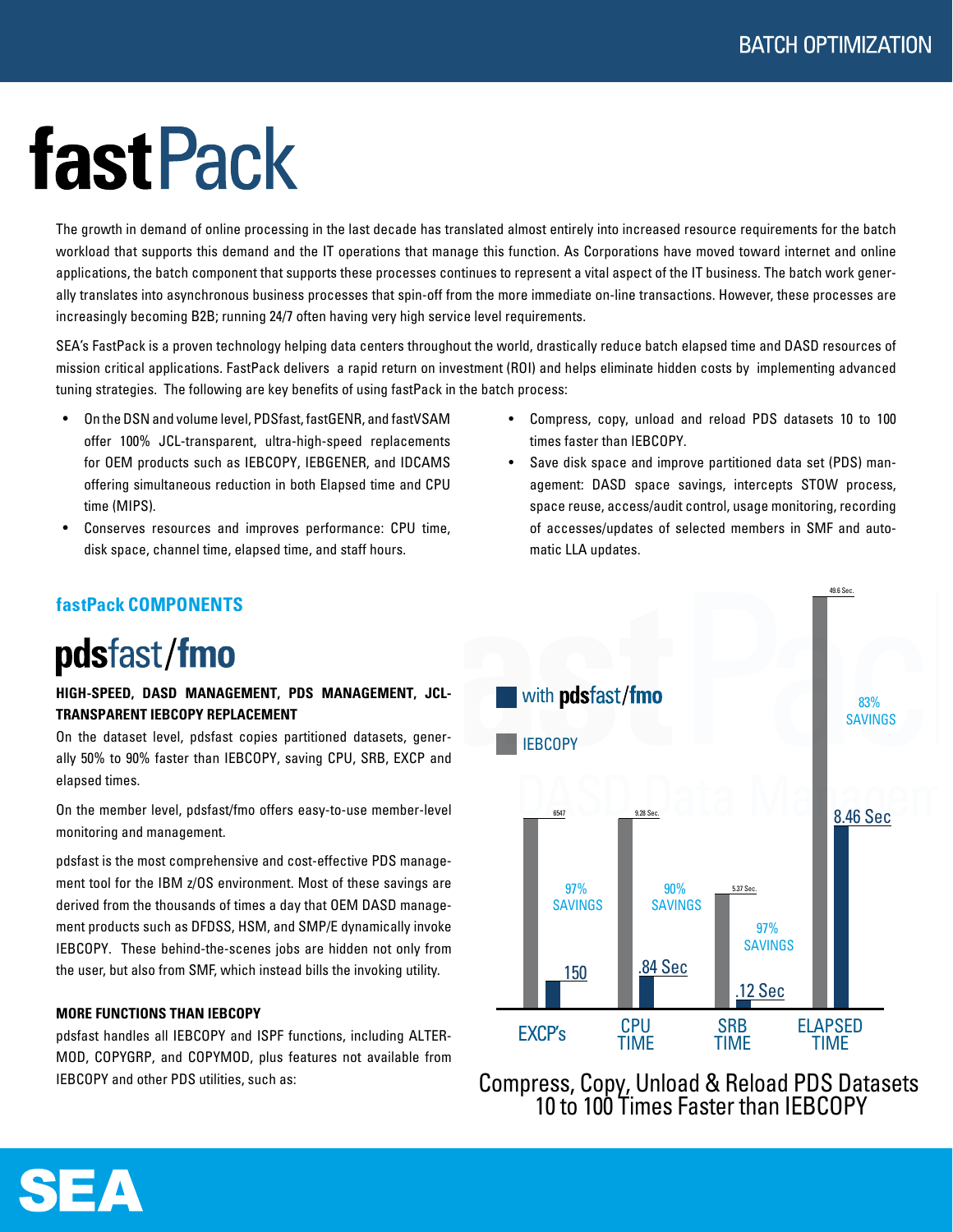## **fastPack**

- Auto Features for data set space management
- Automatic LLA refresh option
- Recovery of deleted or replaced members
- Deletion of all members from a data set at once
- Checking a data set for errors and collecting statistics on wasted space, without doing a compress

## fastgenr

#### **HIGH-SPEED, JCL-TRANSPARENT IEBGENER REPLACEMENT**

fastGENR copies sequential data sets and members of partitioned data sets, generally 50% to 90% faster than IEBGENER, saving CPU, SRB, EXCP and elapsed times.

The larger the data set, the larger the savings you can obtain by using fastGENR. However, regardless of data set size, fastGENR offers added value through its useful diagnostic information, expanded printout, and enhanced copy features that significantly improve data reliability and programmer productivity.

fastGENR's wide-ranging set of productivity and data-integrity features includes:

- Multiple Input/Output Capacity
- Unlike DCB Attribute Copy Feature
- Elimination of concatenated data set order restrictions

### fastysam

#### **HIGH-SPEED, JCL-TRANSPARENT IDCAMS-REPRO, EXPORT/IMPORT REPLACEMENT & VSAM COPY FACILITY WITH BACKUP/RESTORE**

fastVSAM is a high-speed, JCL-transparent VSAM Copy Facility with Backup/Restore capability. fa stVSAM transparently replaces IDCAMS REPRO, EXPORT, and IMPORT commands, and reduces the time and resources required for VSAM copy and Export/Import procedures by 50% or more. fastVSAM will provide significant savings in time and money for every installation that uses VSAM.

fastVSAM's highly efficient Backup and Restore Facility manages all file components as a single unit across multiple volumes and clusters.

High-speed logic and command flexibility save fastVSAM users time and money during VSAM management and maintenance tasks. The larger the data set, the greater the savings. fastVSAM is compatible with SMP, SMP/E, DFDSS, SMS, and RACF. fastVSAM, installs in minutes, requires no JCL changes, and supports all VSAM formats.

fdso

## fdso

FDSO integrates and extends the power of these components to offer a comprehensive DASD-management and reporting package, effectively using one tool for all types of data sets in SMS, non-SMS, and mixed environments. Fdso helps by: reallocating VSAM and non-VSAM files, incrementally reclaiming wasted space on an active volume (saving more that 30% of DASD utilization), producing exception reports related to incorrecti data set naming, size, placement, and utilization, and catalog error checking/diagnosis.

- Selecting, renaming, and deleting groups of members
- Copying PDS members to a sequential file
- MAPPING member start/end addresses, dead space, and summary statistics



• Easy Customization of product on an installation and/or job level



pdsfast/fmo